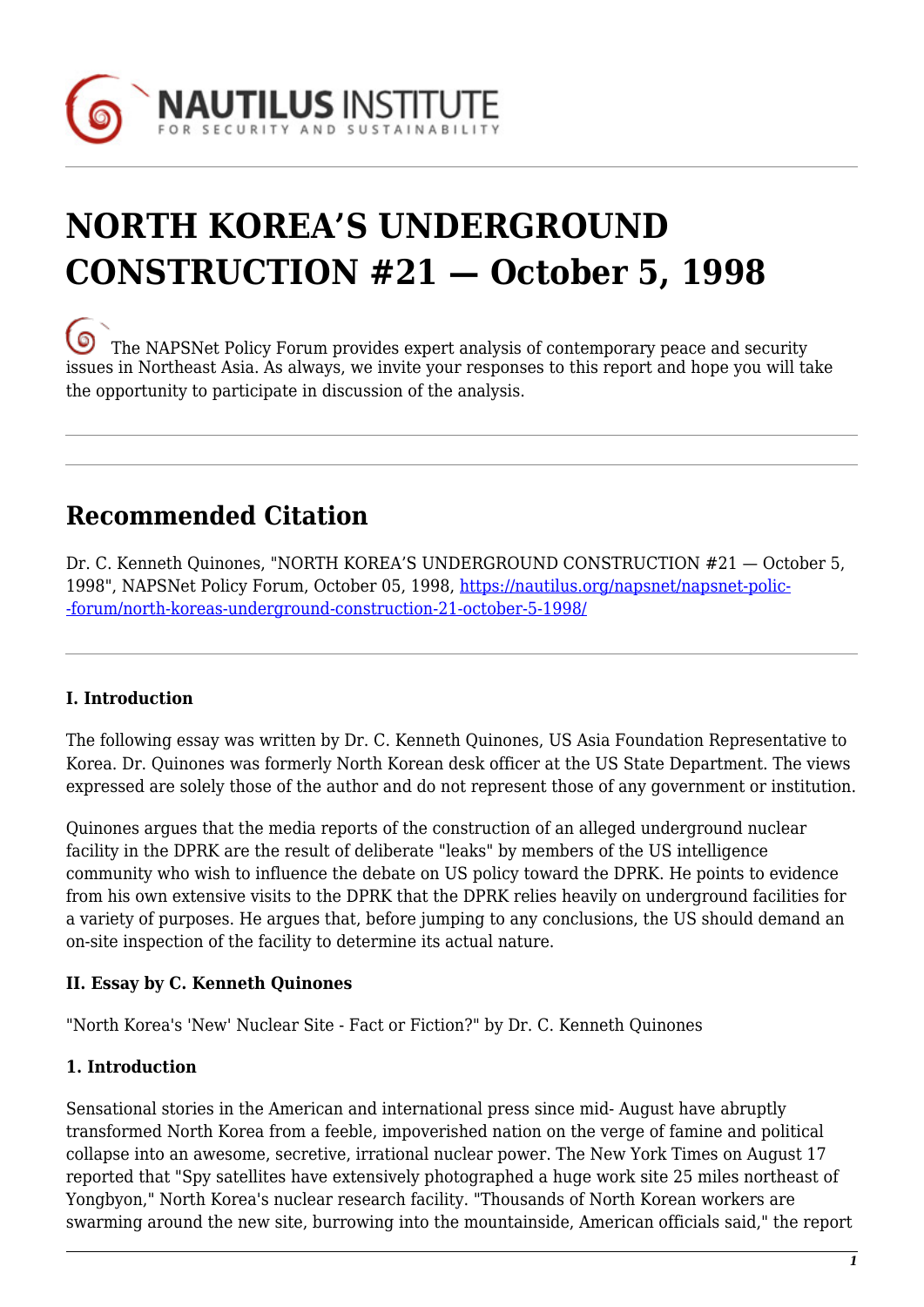continued. "Other intelligence," according to the same story, cites unidentified officials as saying that US intelligence analysts told them "they believed that the North intended to build a new (nuclear) reactor and reprocessing center under the mountain."

The US Department of Defense's denial of the story's accuracy has been largely ignored. The press continues repeating the story without assessing its validity. Stories about North Koreans building secret nuclear facilities sell newspapers; government denials don't. Some people have gone so far as to pervert the government denials to mean that the report is true, arguing that when the US government denies something, the opposite must be the truth.

All of this poses a potentially precarious situation on the Korean peninsula given the pervasive distrust between South and North Korea. In democratic societies like the US and South Korea, public opinion creates pressure on governments to "do something." But acting on incomplete and inaccurate information could lead to tragic mistakes. The unsubstantiated speculation that has appeared in the international press about North Korea's possible nuclear intentions could even lead to war on the Korean peninsula. Before jumping to any conclusions, we had better check the accuracy of these reports.

What facts do we have? No one outside the US, South and North Korean governments have seen or had access to any credible evidence that North Korea is building a new nuclear facility. The US government has officially denied the accuracy of the reports. Apparently a US satellite has photographed a large construction site in North Korea. Beyond this, the purpose of the construction project remains unclear.

Press stories citing "intelligence sources" and "satellite photographs" always make exciting, but not necessarily accurate, reading. Usually "intelligence" leaks come from frustrated people in the US government, either in the executive and legislative branches of government, or both. These "leakers" seem to think they know better than anyone what is best for national security and foreign policy. To influence foreign policy, they give classified "intelligence" to the press, hoping to pressure the White House and State Department into changing policy by exciting public fear and doubt about present policy. Responsible government officials and intelligence analysts do not do this, so the press only has access to the "frustrated" half of the story, not the responsible point of view.

The more important story about North Korea's nuclear program could therefore be behind the headlines. This quiet story is centered in Washington, not in Pyongyang. It involves America's intelligence community and not North Korea's nuclear program. But before we go any further, who am I to discuss such matters?

# **2. Life North of the Border**

As a former US diplomat in the Foreign Service, I was closely involved in US-North Korea relations from 1992 to 1997. Between 1992 and 1994, I was the "North Korea desk officer" at the Department of State. I then served on State, Energy and Defense Department delegations sent to North Korea between 1995 and 1997. I frequently met and negotiated with North Koreans, traveled extensively in North Korea, and lived and worked there off and on for seven months. I still meet North Korean government officials at academic conferences, and I plan to visit Pyongyang this fall as the Asia Foundation's representative to Korea.

I first discussed North Korea's nuclear intentions with North Koreans in New York in September 1992 when I met Foreign Minister Kim Yong-nam and then Ambassador at Large Kim Gye-gwan, now North Korea's chief negotiator with the US. I was the first US diplomat to visit Pyongyang when I went there in 1992. In October 1993, I discussed North Korea's nuclear program over lunch with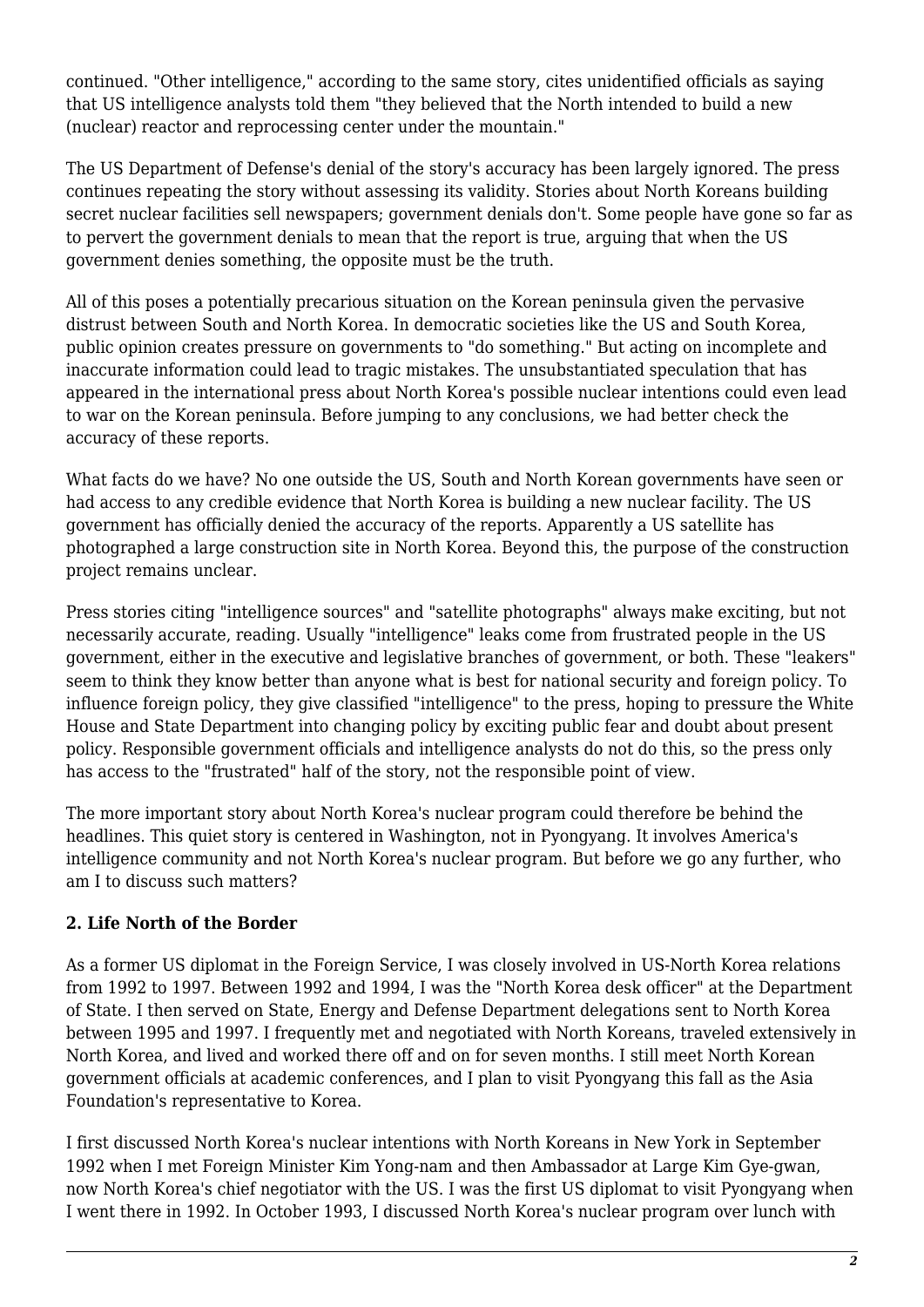Kim Il-sung in 1993. I served on the US delegation to the nuclear negotiations with North Korea in New York and Geneva in 1993 and 1994.

In November 1994, only a few days after the US and the DPRK signed the Agreed Framework, I was a member of the first US delegation to visit the DPRK's Yongbyon Nuclear Research Center in November 1994. In January 1995, I took three US Department of Energy scientists to Yongbyon. In the summer of 1995, I negotiated the working arrangements for the US Nuclear Spent Fuel Team which spent the next two and one half years putting North Korea's eight thousand nuclear spent fuel rods in long term, safe storage as required by the Agreed Framework.

Beginning in January 1996, I teamed up with the US Army to negotiate with the Korean People's army. In May 1996, both sides agreed to jointly search for and recover the remains of the more than 8,000 American soldiers who died in North Korea and were left behind during the Korean War. The Department of State sent me to live in Pyongyang in the summers of 1996 and 1997 to help foster cooperation between the US Army and the Korean People's Army.

I learned during my thirteen trips to North Korea and travel in five of its provinces that underground construction is quite normal. North Korea's military leaders, recalling the intense bombing by the United States during the Korean War, are trying to hide and to protect its most important facilities from possible aerial bombardment. Consequently, many factories and most military installations are built underground. There is nothing secret about this.

# **3. Big Bangs at Yongbyon**

While living at the nuclear research center at Yongbyon, North Pyongan Province, in 1995 and 1996, I often heard explosions coming from nearby Yaksan, famous in Korean folklore for its beautiful azaleas in the spring. The explosions were very loud. Each one made me jump with fear. I asked the North Korean workers about the explosions, but, of course, they never heard them. Clearly, the explosions came from inside the mountain. Just across the Kuryong river, only a few hundred meters from where the US Nuclear Spent Fuel Team worked, we could see North Korean laborers and soldiers walking to and from the area. We could also see the growing piles of rock taken from inside the mountain.

Was this the beginning of a new, secret nuclear facility? I think not. Obviously it was not secret since we could hear and see the work, and knew the location. At the time, many new anti-aircraft sites were being built on top of hills around Yongbyon, and many new apartment buildings were being constructed for the families of the increasing number of military personnel moving into the area. North Koreans told me all of this construction was designed to better protect the nuclear facility from possible attack by American Tomahawk missiles and F-15 fighters. I concluded that bombproof shelters were being blasted inside the mountain to make bunkers for anti-aircraft guns and missiles, and to protect ammunition and soldiers.

# **4. North Korea's Smoking Mountains**

During the summers of 1996 and 1997, I traveled on most of the roads in the southern half of North Pyongan Province, and I flew over the entire area in North Korean helicopters. For six weeks in July and August 1997, an American army officer and I traveled every other day on different roads in a jeep to and from the area around Unsan.

At Unsan there is also a big tunneling project. The town is about twenty five miles northeast of Yongbyon. The tunneling involves mining for gold. Unsan has been the center of gold mining in the area since an American company opened the first mine there about one century ago.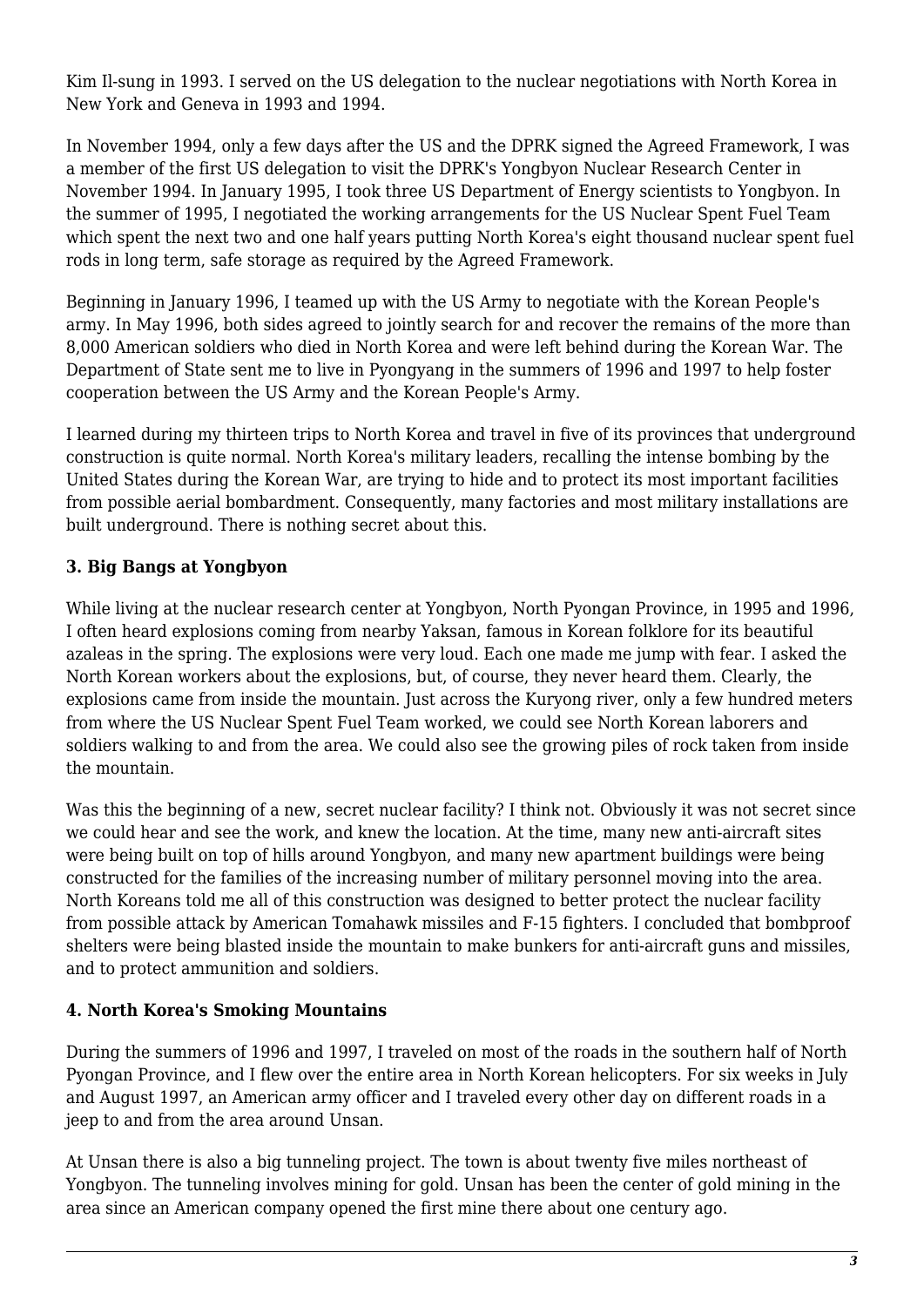A few miles south of Unsan, a new, two-lane, concrete highway is being constructed. The road begins near the town of Kujang to the south, a coal mining town on the Chongjong River, and runs north toward the Chinese border. We first saw the road in June 1996 and asked if we could use it instead of the bumpy dirt road we always traveled. But our North Korean guides repeatedly told us the road was incomplete, and that a tunnel still had to be built to connect the new highway to the four lane highway that connects Pyongyang to the mountain resort at Myohyang-san.

Late last July, an American Army officer and I rented a Korean People's Army helicopter -- \$1,000 in cash in US dollars per hour. We needed to check the procedures for emergency medical evacuation by helicopter in case one of the US or North Korean soldiers searching for US Korean War remains was injured. We flew from Pyongyang north to an air base just south of the Chongjong River near Yongbyon, then east along the Chongjong River and north again to an area southwest of Unsan. Our flight took us very close to the area where the satellite photographs reportedly spotted a large construction site.

Nothing seemed unusual. The North Korean government did not seem concerned that we might spot some secret construction site, otherwise they would not have let us fly. Coal mines and a few factory towns dotted the landscape. Sometimes smoke came out of a mountainside, and roads seemed to disappear into a hillside. Probably these where places where factories had been built inside mountains. In North Korea, this is normal.

# **5. Fragrant Mountains**

Many days I have relaxed at the mountain resort of Myohyang-san, the Fragrant Mountains, appropriately named for the pleasing scent of pine that greets the visitor. This was Kim Il-sung's favorite place, and he died there in July 1994. His son, Kim Jong-il, now frequently visits the resort. Normal visitors stay either at the gray triangular tourist hotel or a government guest house further up the road. From the hotel, if one walks up the road for about a mile, a large construction site is visible. Here workers have been tunneling into the mountain since the fall of 1994. Huge piles of crushed granite dot the mountain side. The project's main entrance is covered with wooden scaffold. Thousands of workers each morning slowly stroll up the road toward the site.

There is nothing secret about the place. When complete, an enormous new exhibition hall will have been built inside the mountain to house gifts visiting dignitaries have presented to North Korea's new leader Kim Jong- il. The new hall will be modeled after the one first built to house his father's gifts.

# **6. Spy Satellites Can't Think**

American's have an old saying - pictures never lie. But spy satellites and their pictures cannot think. Without human interpretation, pictures are not "intelligence." Actually, a picture can give us a false sense of confidence about how much we really know. Human analysis, on the other hand, is not infallible; it is only an interpretation, an educated guess about what is reality.

For example, a satellite may take a picture of a long white cylinder in a parking lot at a factory in Changwon, South Kyongsang Province. What is the white cylinder? Is it a water or propane gas tank, or a missile component? We do not know until intelligence analysts jointly interpret the picture using information from many other sources. Even then we probably will not get total agreement about what the picture reveals. All we have is an "educated guess" until we either examine the object ourselves or ask someone we trust what it is. We do not trust North Koreans so asking about what they are building will not end our suspicions, even if they tell us the truth. The best solution is to visit the place ourselves.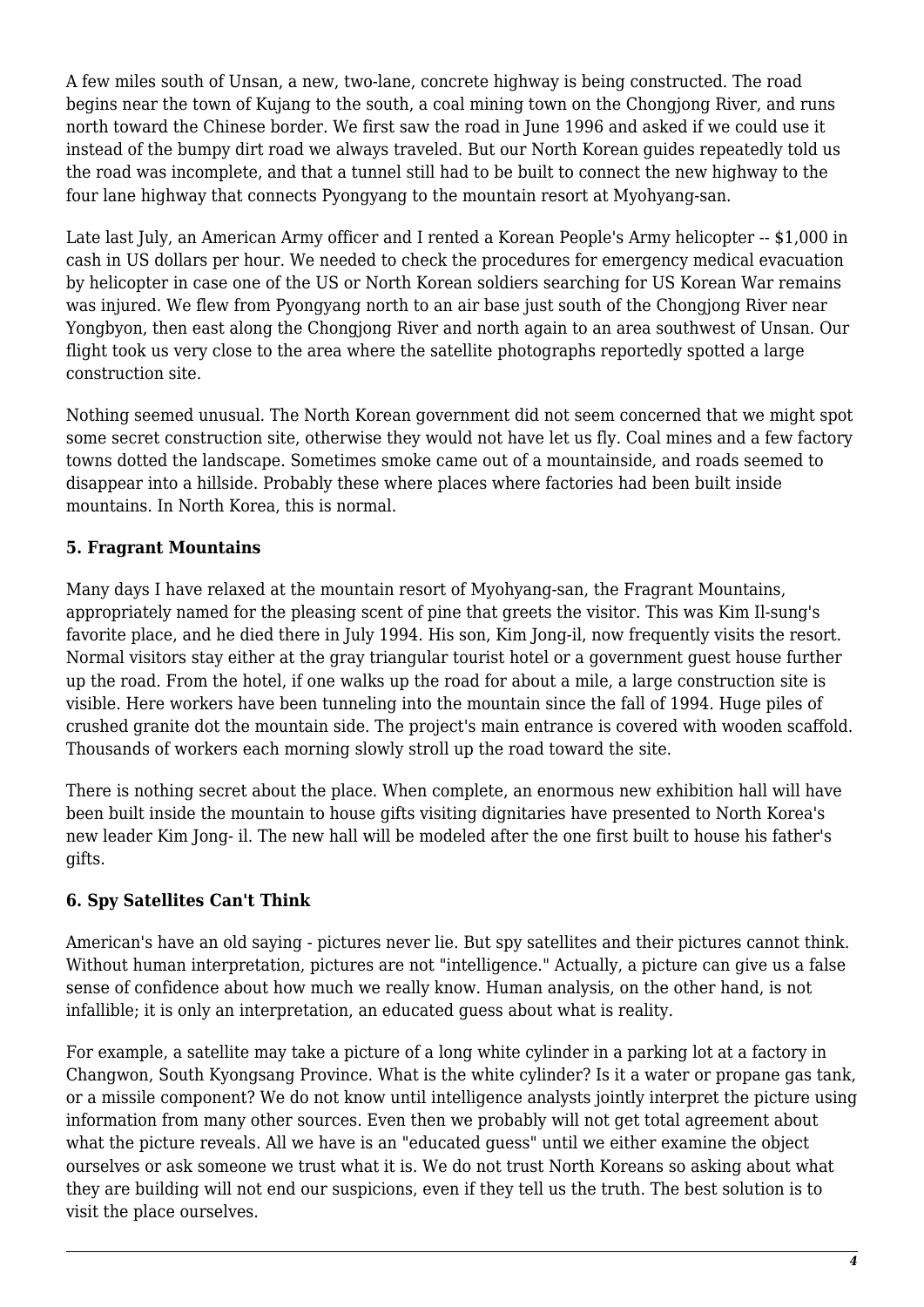#### **7. "Optimists" versus "Pessimists"**

For a decade, the American intelligence community has been arguing about North Korea. Analysts in the Central Intelligence Agency (CIA), Defense Intelligence Agency (DIA), National Security Agency and State Department's Bureau of Intelligence and Research (INR) still do not agree about how many nuclear weapons North Korea may have. In 1995, they began debating whether North Korea really needed food aid. A year later, these same analysts publicly exchanged verbal blows over whether North Korea was on the verge of collapse. Now the debate seems to be focused on whether North Korea is secretly trying to restart its nuclear program. Someone in this group apparently decided to win the argument, and to scare the American and Korean public into changing policy toward North Korea, by leaking secret "imagery intelligence" to the American press.

Behind all this squabbling there are two very different views of North Korea. One view is held by a group of analysts we will call optimists because they believe North Korea is capable of being transformed into a responsible member of the international community. The other group consists of pessimists who do not believe this can happen. The optimists like South Korea's "sunshine" diplomacy, the pessimists are uncertain about it.

The optimists argue that the foremost goal of North Korea's leaders is national survival, not the forceful domination of South Korea. Pyongyang, the optimists believe, is trying to gradually end its isolation and beginning to engage the outside world. As evidence, they point to North Korea's increasing trade with non-socialist nations, its opening of the country to foreigners, and signing of the Basic Agreements with South Korea in 1992 and the Agreed Framework with the United States in 1994. They also cite North Korea's continuing cooperation with the International Atomic Energy Agency, the Korea Peninsula Energy Development Organization (KEDO), the World Food Program (WFP) and numerous private, non-governmental organizations.

The optimists are convinced that Pyongyang is trying to use its potential to build weapons of mass destruction--in other words its nuclear and missile programs--as bargaining chips to achieve maximum gains for minimal concessions in negotiations with the United States. All the while, the optimists admit that North Korea remains a dangerous military power capable of abruptly starting war and destabilizing Northeast Asia.

The pessimists, on the other hand, are equally convinced that North Korea's primary goal remains the domination of the entire Korean peninsula. They view North Korea's current cooperation with the international community as a temporary expedient designed to lure the international community into helping Pyongyang to modernize its economy. North Korea may be economically weak now and on the verge of famine, but, pessimists in the American intelligence community believe, once it has restored its economic vigor, Pyongyang could unveil secretly hidden weapons of mass destruction and return to a coercive and hostile foreign policy toward both Seoul and Washington.

#### **8. Needed - An On-the-Spot Visit**

Our purpose here is not to pick sides. Both views have their merits. On the other hand, the recent leak of unsubstantiated "intelligence" certainly appears to have been an irresponsible effort by a "pessimist" within the American intelligence community. Their deed accomplished nothing constructive. The argument in the American intelligence community will continue. After all, that is what intelligence analysts are paid to do. On the other hand, unfortunately, the Korean people on both sides of the demilitarized zone have been frightened and confused, intensifying the half-century of distrust and fear that divides them.

Whether North Korea is building a "secret" new nuclear facility remains a mystery. Obviously, we